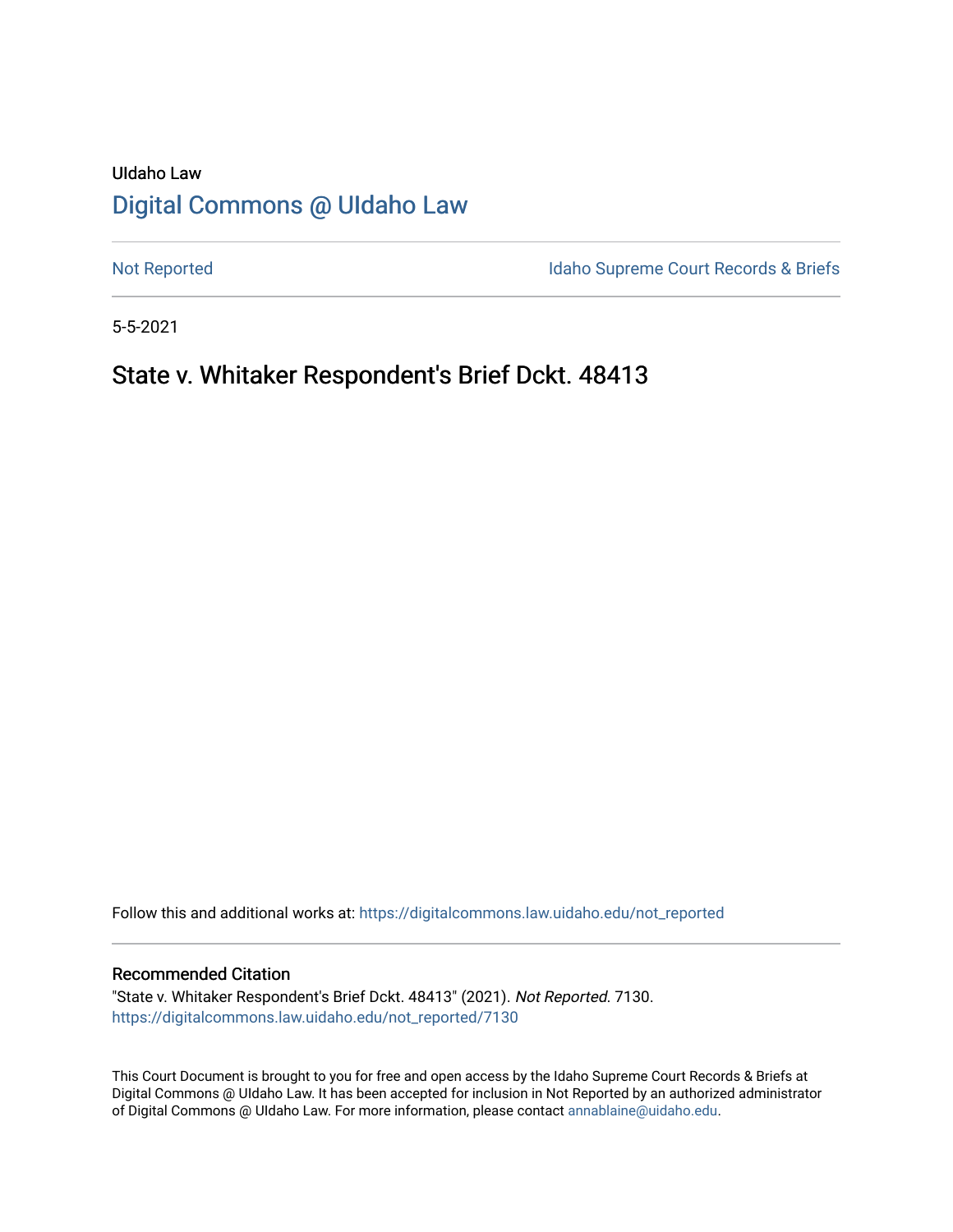Electronically Filed 5/5/2021 11:35 AM Idaho Supreme Court Melanie Gagnepain, Clerk of the Court By: Murriah Clifton, Deputy Clerk

LAWRENCE G. WASDEN Attorney General State of Idaho

COLLEEN D. ZAHN Deputy Attorney General Chief, Criminal Law Division

MARK W. OLSON Deputy Attorney General P. O. Box 83720 Boise, Idaho 83720-0010 (208) 334-4534 E-mail: [ecf@ag.idaho.gov](mailto:ecf@ag.idaho.gov)

# IN THE SUPREME COURT OF THE STATE OF IDAHO

| STATE OF IDAHO,              |                           |
|------------------------------|---------------------------|
|                              | NO. 48413-2020            |
| Plaintiff-Respondent,        |                           |
|                              | Ada County Case No.       |
| V.                           | CR01-20-25180             |
|                              |                           |
| <b>BRIAN JAMES WHITAKER,</b> | <b>RESPONDENT'S BRIEF</b> |
|                              |                           |
| Defendant-Appellant.         |                           |
|                              |                           |

Has Whitaker failed to demonstrate that the district court abused its sentencing discretion when it imposed an aggregate unified seven-year sentence with two years fixed upon Whitaker's guilty pleas to possession of methamphetamine and felony eluding?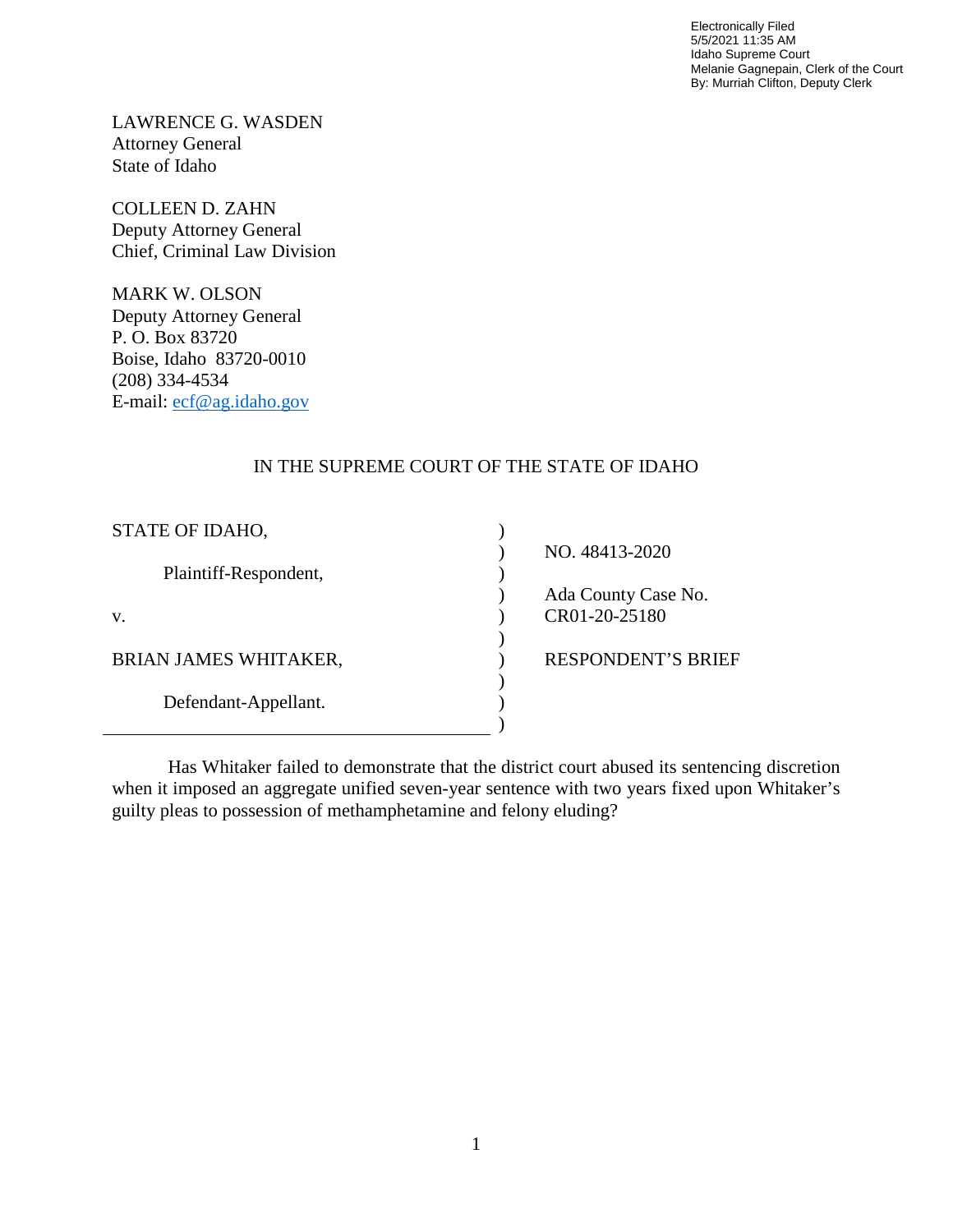#### ARGUMENT

# Whitaker Has Failed To Demonstrate That The District Court Abused Its Sentencing Discretion

#### A. Introduction

In May 2020, an Ada County Sherriff's Office Deputy effectuated a traffic stop on Whitaker's vehicle. (PSI, p.6.) The officer conducted a records check and learned that Whitaker's driving privileges were suspended. (PSI, pp.6, 208.) Whitaker acknowledged to the officer that his license was invalid, and was also unable to provide proof of insurance or a valid registration. (PSI, p.6.) As the officer directed Whitaker to exit the vehicle, Whitaker instead put his vehicle into drive and accelerated away at a high speed. (PSI, pp.6, 209.) The officer returned to his patrol vehicle and initially pursued Whitaker into downtown Boise, but then discontinued the pursuit. (PSI, p.209.)

Several witnesses then called the police to report that Whitaker was driving recklessly through downtown Boise. (Id.) One witness told police that he saw Whitaker driving approximately 80 miles per hour, and through a red light. (PSI, p.210, 212.) Other witnesses saw Whitaker drive onto the pedestrian-only Boise Greenbelt trail, park his car there, run from the vehicle, return to the vehicle to retrieve a backpack, and then run away again. (PSI, pp.209- 210.) Officers located Whittaker's parked vehicle on the Greenbelt. (PSI, pp.6, 209.) The vehicle contained a small baggie of methamphetamine. (PSI, pp.210-211.) The backpack Whitaker was seen taking from the vehicle was found nearby and contained an unused syringe. (PSI, p.209.) Whitaker was arrested approximately a month later. (PSI, p.6.)

The state charged Whittaker with methamphetamine possession, felony eluding, and driving without privileges. (R., pp.21-22.) Pursuant to an agreement with the state, Whittaker pled guilty to methamphetamine possession and felony eluding, and to two misdemeanor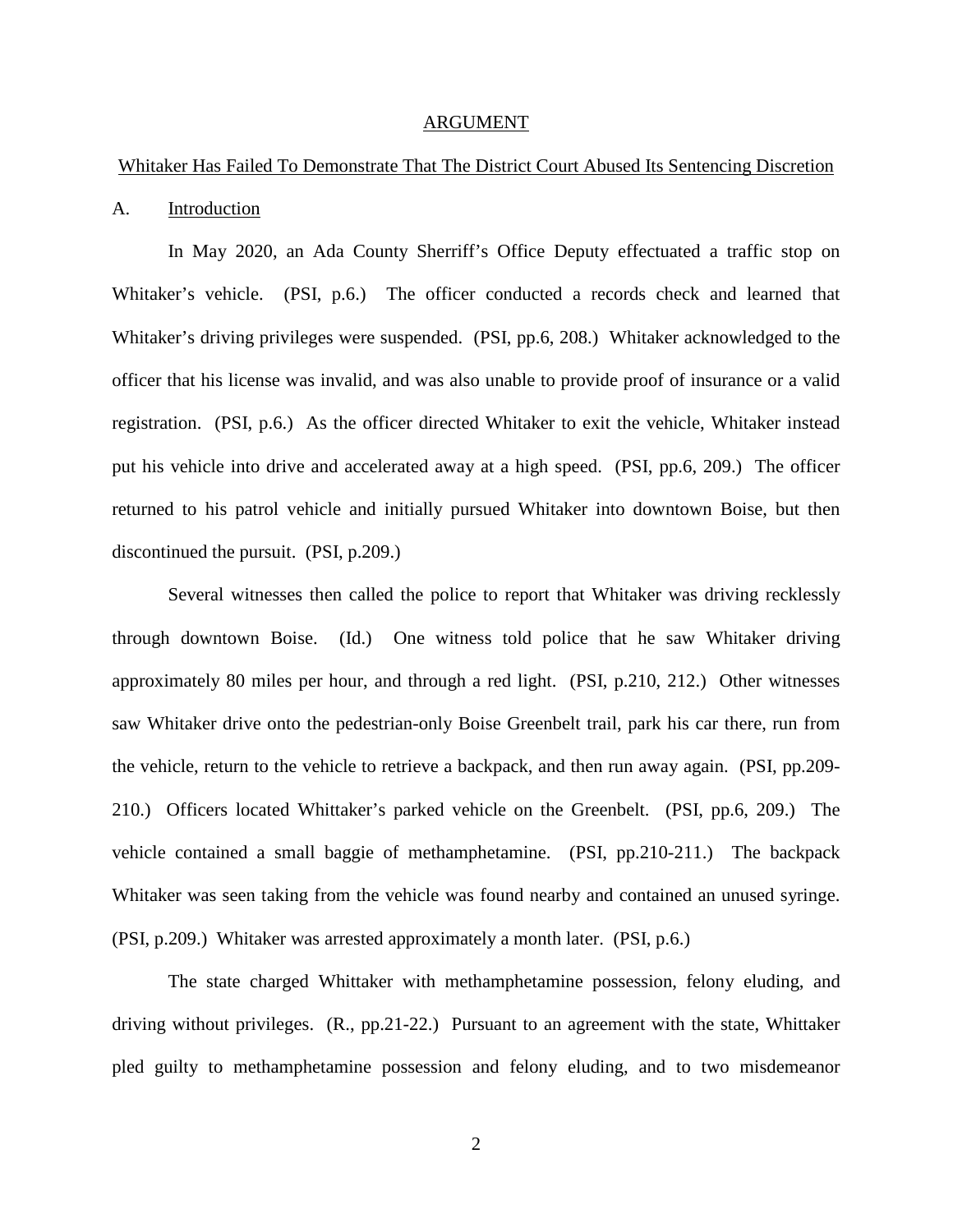domestic battery charges (reduced from felonies) in a separate case (Aca County Case No. CR01-20-16609); the state agreed to dismiss the driving without privileges charge and to recommend an aggregate unified seven-year sentence with three years fixed on the methamphetamine and eluding charges.  $(R., pp.33-34; 8/19/20 \text{ Tr.}, p.5, L.15 - p.18, L.2.)$  The district court imposed an aggregate seven-year unified sentence with two years fixed. (R., pp.39- 43; 10/21/20 Tr., p.19, L.1 – p.24, L.9.) Whitaker timely appealed. (R., pp.48-50.)

### B. Standard Of Review

The length of a sentence is reviewed under an abuse of discretion standard considering the defendant's entire sentence. State v. Oliver, 144 Idaho 722, 726, 170 P.3d 387, 391 (2007) (citing State v. Strand, 137 Idaho 457, 460, 50 P.3d 472, 475 (2002); State v. Huffman, 144 Idaho 201, 159 P.3d 838 (2007)).

Where a sentence is within statutory limits, the appellant bears the burden of demonstrating that it is a clear abuse of discretion. State v. Baker, 136 Idaho 576, 577, 38 P.3d 614, 615 (2001) (citing State v. Lundquist, 134 Idaho 831, 11 P.3d 27 (2000)). The abuse of discretion test looks to whether the district court: "(1) correctly perceived the issue as one of discretion; (2) acted within the outer boundaries of its discretion; (3) acted consistently with the legal standards applicable to the specific choices available to it; and (4) reached its decision by the exercise of reason." Lunneborg v. My Fun Life, 163 Idaho 856, 863, 421 P.3d 187, 194 (2018).

# C. The District Court Acted Well Within Its Sentencing Discretion

To bear the burden of demonstrating an abuse of discretion, the appellant must establish that, under any reasonable view of the facts, the sentence was excessive. State v. Farwell, 144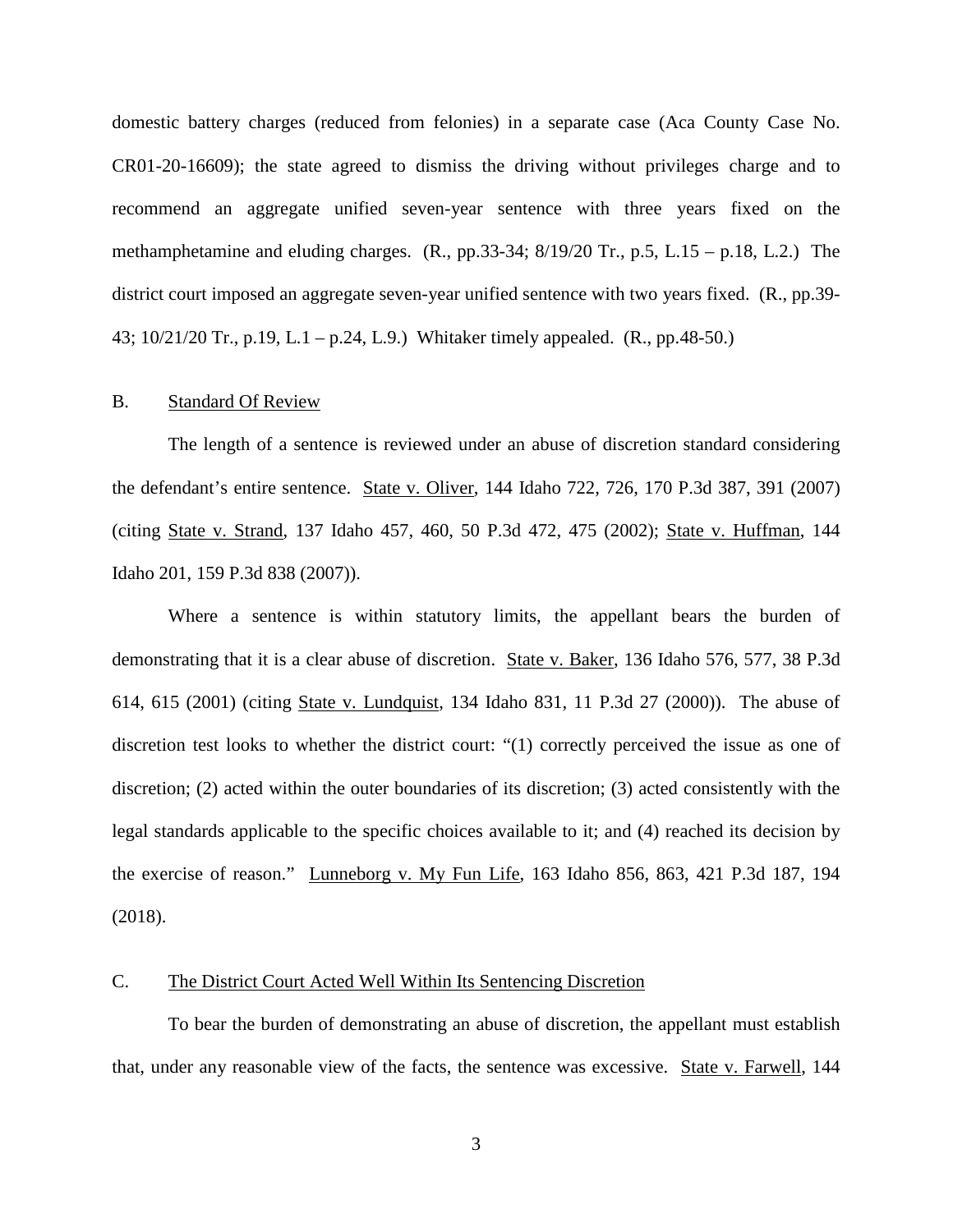Idaho 732, 736, 170 P.3d 397, 401 (2007). To establish that the sentence was excessive, the appellant must demonstrate that reasonable minds could not conclude the sentence was appropriate to accomplish the sentencing goals of protecting society, deterrence, rehabilitation, and retribution. Id. at 736, 170 P.3d at 401. A sentence is reasonable "'if it appears necessary to accomplish the primary objective of protecting society and to achieve any or all of the related goals of deterrence, rehabilitation, or retribution.'" State v. Bailey, 161 Idaho 887, 895-96, 392 P.3d 1228, 1236-37 (2017) (quoting State v. McIntosh, 160 Idaho 1, 8, 368 P.3d 621, 628 (2015)). It is well established that the primary sentencing consideration is protection of society, and that all other factors must be subservient to that end. State v. Hunnel, 125 Idaho 623, 627, 873 P.2d 877, 881 (1994).

Prior to imposing sentence in this case, the district court cited the applicable sentencing factors and I.C. § 19-2521, which requires the sentencing court to first consider community placement before imposing a term of incarceration. (10/21/20 Tr., p.19, Ls.1-10.) After acknowledging mitigating factors, and discussing the dangerousness of Whitaker's conduct in this case and his extensive criminal history, the district court imposed a unified aggregate sevenyear sentence with two years fixed. (10/21/20 Tr., p.19, L.11 - p.24, L.9.) A review of the record supports the court's sentencing determination.

The district court was appropriately concerned with the severe danger to the community created by Whitaker's conduct in this case. The officer who initially pulled Whittaker over noted that the portion of the Greenbelt that Whitaker drove onto was popular with pedestrians, and that he personally observed dozens of pedestrians, including children, walking along this portion of the Greenbelt during the hour following the discovery of Whitaker's vehicle. (PSI, p.210.) This occurred after witnesses saw Whitaker driving at a high rate of speed and running a red light in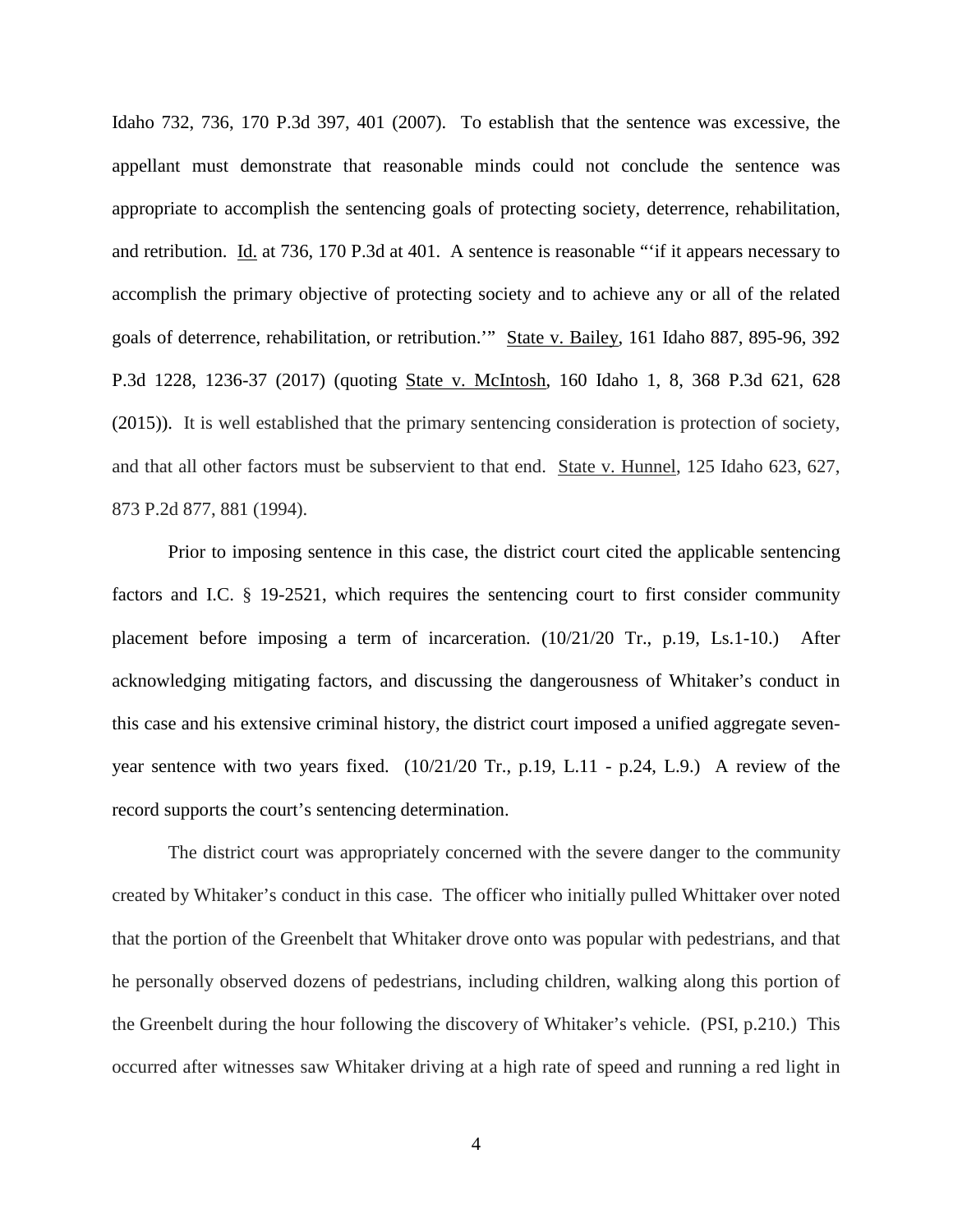downtown Boise. (PSI, p.210, 212.) Whitaker later told the presentence investigator that he fled in this manner because he was "strung out," and because the officer was taking too long to process the traffic stop. (PSI, p.7.) The district court correctly recognized that Whitaker's substance abuse endangers the community.

A review of Whitaker's criminal history further supports the sentences imposed. Whitaker has prior felony convictions for escape, distributing methamphetamine (for which an 84-month federal prison sentence was imposed), possession of a controlled substance with intent to manufacture/deliver (for which an eight-year state prison sentence was imposed), theft by receiving stolen property, grand theft, and two prior felony convictions for eluding or evading. (PSI, pp.17-19.) At least eight other felony charges against Whitaker were ultimately dismissed or reduced. (Id.) Just weeks before the incident in the present case, Whitaker was charged with two counts of felony domestic battery.<sup>[1](#page-5-0)</sup> (PSI, p.19.) Another domestic assault charge, in Utah, was ultimately amended to simple assault. (PSI, p.17.) Whitaker sells drugs to support his \$400/per week drug addiction. (PSI, p.11.) Through his extensive criminal history, Whitaker has received many previous opportunities for community supervision and treatment. (PSI, pp.11-20, 23.) Whitaker has been unsuccessful in these previous attempts at community supervision, in that his record reflects at least three probation violations and four parole violations. (PSI, p.20.)

The district court specifically noted Whittaker's LSI-R score of 32 (10/21/20 Tr., p.21, Ls.17-19), which places him in the high-risk to re-offend category (PSI, p.20). The presentence investigator, noting Whitaker's lack of expressed remorse, his prior rehabilitative opportunities,

 $\overline{a}$ 

<span id="page-5-0"></span><sup>&</sup>lt;sup>1</sup> The PSI does not identify these two charges as felonies (See PSI, p.19), but the attorney comments at the sentencing hearing  $(10/21/20 \text{ Tr.}, p.5, L.22 - p.6, L.2; p.6, L.23 - p.7, L.3)$ , and the iCourt Portal, (Mycourts.idaho.gov portal, State v. Whitaker, Ada County District Court Case No. CR01-20-16609), reveal that these charges were amended from felonies to misdemeanors in conjunction with the plea agreement in this case.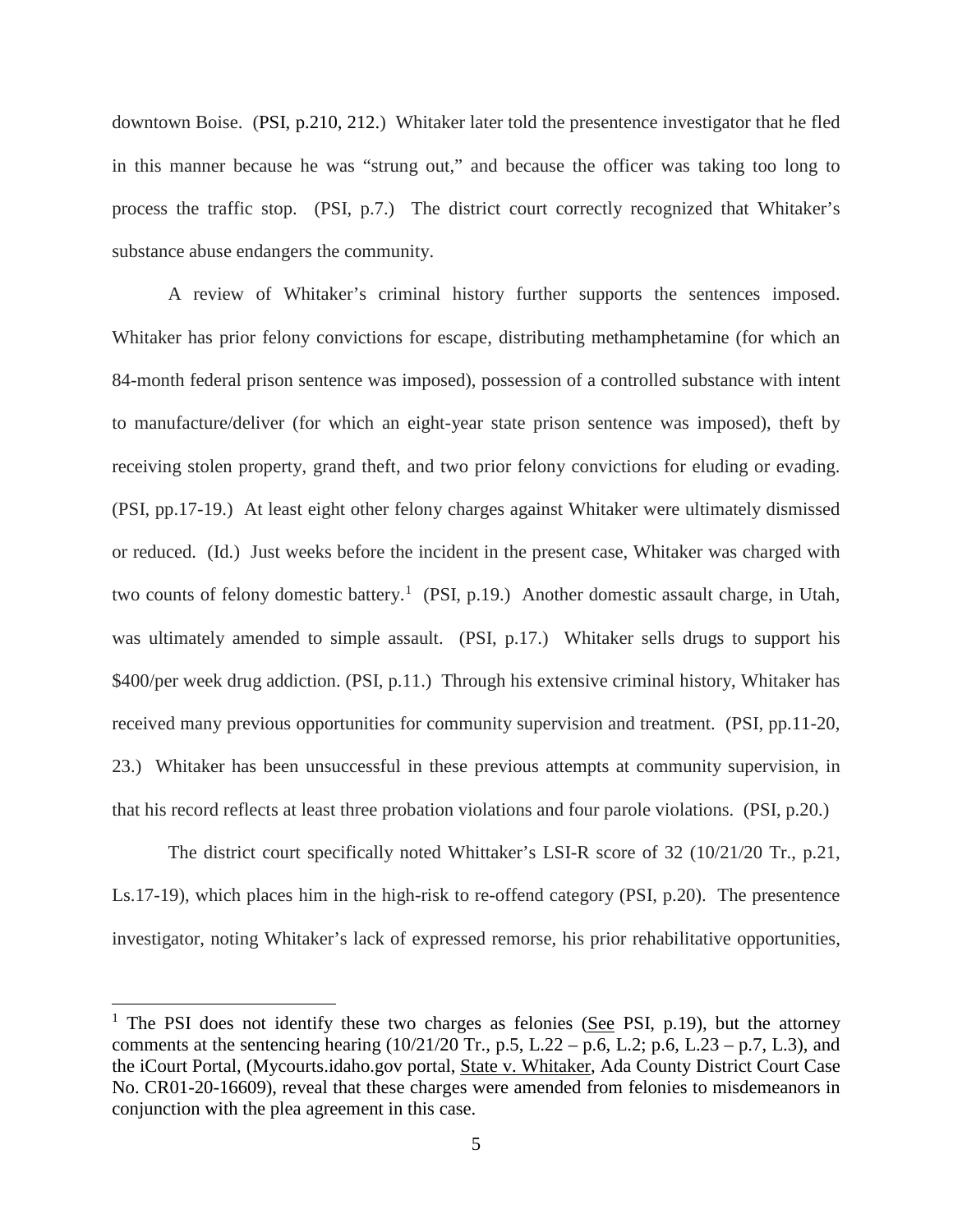and his inability to support himself in the community, recommended a term of incarceration. (PSI, pp.21-22.)

On appeal, Whitaker does not take issue with any of the stated analyses as set forth by the district court, but instead simply asserts the existence of certain mitigating factors – including his troubled childhood, history of substance abuse issues, mental health issues, family support, and asserted willingness to be rehabilitated. (Appellant's brief, pp.4-9.) However, nothing in the record indicates that the district court failed to consider any of these things, or chose to disregard the ample information about these factors presented in the presence investigation report and Whitaker's sentencing argument. Instead, the court specifically referenced Whittaker's mental health and substance abuse issues, as well as Whitaker's statements made at sentencing asserting his desire to change his life, and his submitted letters regarding his acceptance into certain treatment programs.  $(10/21/20 \text{ Tr}$ , p.19, Ls.11-20; p.21, Ls.4-12.) The district court also recommended that during his incarceration, the Idaho Department of Correction provide Whitaker substance abuse, mental health, and thinking errors counseling – programming which, the court noted, would be the same programming that Whittaker would have received on a rider (which was Whittaker's sentencing recommendation).  $(10/21/20 \text{ Tr}, p.17, Ls.1-2; p.22, L.10$  – p.23, L.9.)

Ultimately, the district court imposed an aggregate sentence that was one fixed year shorter than the sentence recommended by the state, and which contained a fixed term of incarceration only modestly longer than the minimum period of incarceration Whitaker would have faced if the court retained jurisdiction. This was entirely reasonably in light of the danger Whitaker poses to the community, and Whitaker's many prior failures to abide by the terms of community supervision.